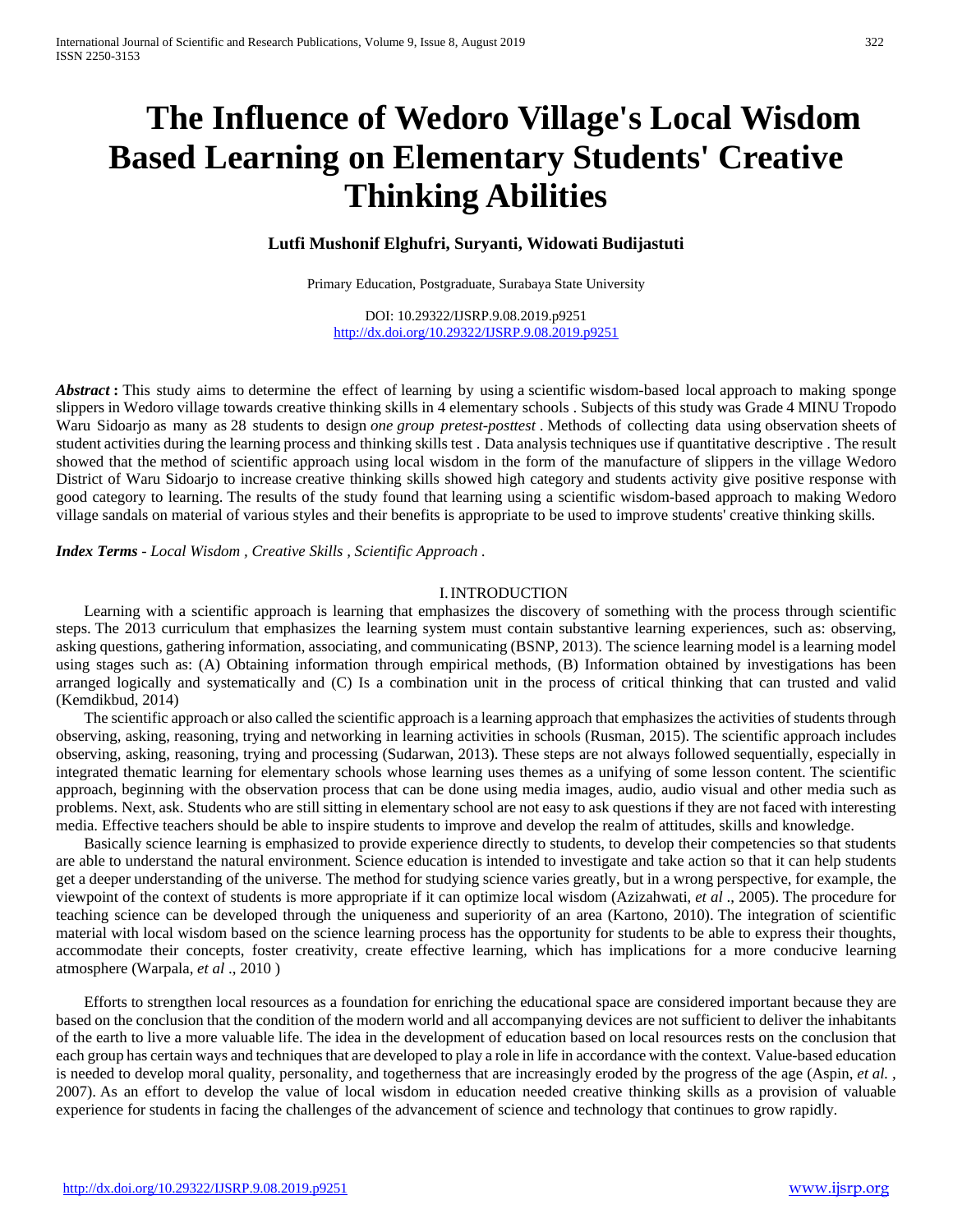Education based on local power or local wisdom is education by utilizing local excellence as a source of development of student competence in aspects of culture, economy, information technology, communication, language, ecology and others that support the learning process in Asmani elementary school (2012). While the local power of an area can be in the form of crops, artistic creations, traditions, culture, services, human resources, natural resources and various other types. The advantages of local power possessed by an area can be utilized by educators to foster learning skills in schools so that they can increase knowledge about the potential of the region .

Creativity as a demand for the 21st century will continue to be increased for various jobs, many even believe that our current age of knowledge is rapidly giving way to the age of innovation, where the ability to solve new ways such as energy use, to create technology or make existing technology applications such as electric cars and efficient solar panels, or even find new knowledge and discoveries that are entirely new industries (Bernie Trilling ,2009). Lack of attention to developing creativity and innovation skills is based in part on a number of common misconceptions that creativity is only for geniuses, or only for young people, or cannot be studied or measured. In fact, creativity is based on something virtually every person's imagination has.

The ability to think creatively is part of the basic capital that must be possessed in looking at the progress of this era. This thinking habit includes skills in exploring and formulating information, processing it, making decisions and solving problems creatively (Wulandari, *et al* ., 2011). One of the reasons for the low creativity of students in Indonesia is the result of a less supportive environment for expressing their creativity, especially in the family and school environment. Creative thinking skills is a way of thinking that contain characteristics: fluency, flexibility , originality and elaboration (Filsaime, 2008).

Wedoro Subdistrict Waru Sidoarjo is a center for making sponge slippers that has been around since the 1980s. According to the information obtained from the Wedoro village government, there are currently around 150 manufacture of slippers which are spread throughout the village. The large number of small industries that have developed there makes it very easy to find the industry. Departing from that, the researcher will utilize local wisdom in making sliper in force material for fourth grade students to foster students' creative thinking skills. Learning with creative thinking skills is expected to bring up creative solutions and ideas in the process of making sponge sliper.

Force material in class IV is new knowledge for students so it needs to be recognized directly through teacher explanations as well as seeing and practicing directly. The concept of various styles can be embedded by choosing the right media especially by giving examples by linking it to real life that is often encountered by students. The activities of the students developed by the researcher are made in such a way that students are able to build their own knowledge about material of various styles by linking local wisdom to the local area in the form of making sliper.

Observation results at MINU Tropodo Waru Sidoarjo as a preliminary study in November 2018 stated that educators had not conducted learning by teaching about local cultural values in the local area. This condition has resulted in the students' lack of understanding of the culture that contains the value of local wisdom in the local area. Learning by using the scientific approach that has been taught without being integrated with the value of existing local wisdom. Scientific approach activities have not been able to foster creativity in giving arguments to answer questions.

Based on the results of interview with educators at MINU Tropodo Waru Sidoarjo on theme 4 Various Jobs. The result, the value of class IV A students in science subjects as much as 60% of the results are below the standard set so it can be concluded that the student learning outcomes are still below the average. According to observations on the activities of the students in the class, educators have explained that the students are fairly active. However, educators should provide stimulation to students to be able to improve their creative thinking skills. Because, so it is necessary to do the learning process by using a scientific approach based on local wisdom to foster the creative thinking skills of students in the school.

# II.RESEARCH METHODS

This study used the One-group Pretest-posttes design because the tests were carried out in one group without a comparison group. The design of this study was used to obtain results about pretest scores and post test scores on students' creative thinking skills in material styles and benefits.

#### **Subject and location of the study**

The research subject was 4th grade student at MINU Tropodo Waru Sidoarjo consisting of 12 boy and 16 girl. This research was conducted at the MINU Tropodo school which took place at Tropodo 1 No. 1 Street. 241 Waru Sidoarjo.

#### **Data collection technique**

## **1. Observation**

Observation as a data collection technique is carried out to obtain research data in the implementation of the learning process based on the learning plan that has been made. Observations to get the desired phenomenon must be carried out by two observers to find out the implementation of the activities of teachers and students, and the obstacles that occur. Observation of the implementation of the lesson plan is done to see the steps of learning. Observations for students by observing the activities contained in learning when it takes place.

### **2. Creative thinking skills test**

To measure the learning outcomes of students using the pretest and posttest in the form of a description that is adapted to the indicators of creative thinking, namely flexibility, detail, fluency and authenticity. Test of creative thinking skills in the form of descriptions are 8 questions used to determine students' creative thinking abilities.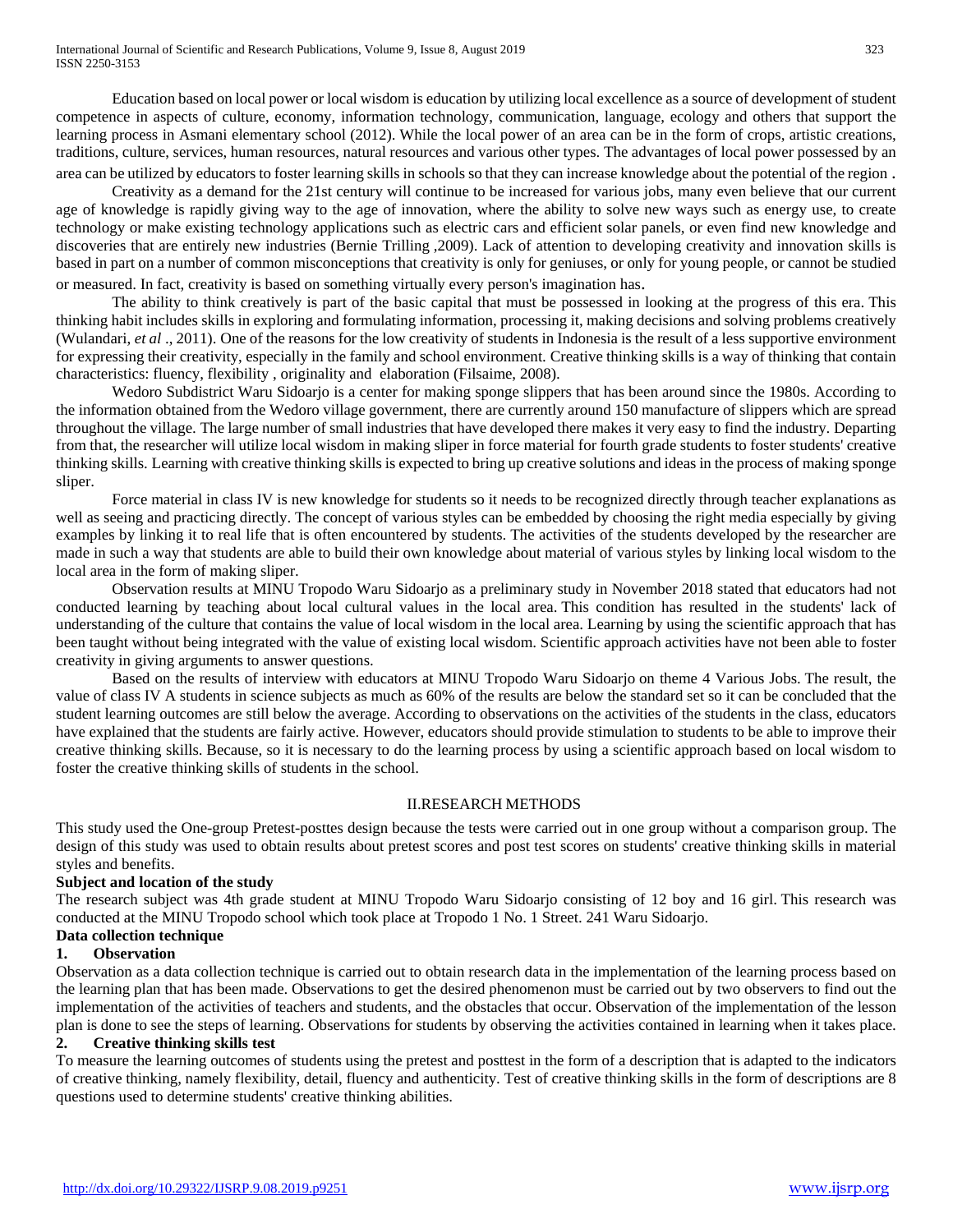## **3. Data validity and data analysis**

1. Student activities

Observation of the results of student activities is measured by the following formula

 $P = \frac{\Sigma R}{E N}$  $\frac{1}{2N}$  x 100%

- P : percentage of student activity
- ΣR : Amount of frequency of student activity
- ΣN : number of frequencies of all student activities
- 2. Test of creative thinking skills.

To measure creative thinking skills students use the following formula:

$$
M = \frac{\Sigma f}{N} \times 100\%
$$

Information

M: The ability to think creatively

*f* : Scores obtained by students

: Maximum score

| Table 1.                                |              |                  |                       |               |  |  |
|-----------------------------------------|--------------|------------------|-----------------------|---------------|--|--|
| Value Range of Creative Thinking Skills |              |                  |                       |               |  |  |
| No.                                     | Value        | <b>Predicate</b> | <b>Information</b>    | Category      |  |  |
| 1                                       | $> 92 - 100$ | A                | Very skilled          | Complete      |  |  |
| 2                                       | $> 83-92$    | В                | Skilled               | Complete      |  |  |
| 3                                       | $> 75-83$    | C                | <b>Fairly Skilled</b> | Complete      |  |  |
| 4                                       | -75          |                  | Less skilled          | Not completed |  |  |
| ECE A DAU DECHI T                       |              |                  |                       |               |  |  |

III.RESEARCH RESULT

## *A. Student activities*

The activity of students in this study is by making observations during the learning process related to the material presented. From the results of the study during the learning process activities with the average student was very interested in the material taught. The use of media and textbooks that are interesting has made students happy about the activity, as evidenced by 100% of students observing the video or picture that was delivered. The use of teaching books is also a concern for children where an average of 98% of students are also interested in existing textbooks. In addition 98% of students were also very enthusiastic about conducting experiments in accordance with the instructions on the worksheet.

| Table 2                                   |
|-------------------------------------------|
| Observation results of student activities |

| No. | <b>Student activities</b>                                                                | The first<br>meeting | <b>Second</b><br>meeting | <b>Third</b><br>meeting |
|-----|------------------------------------------------------------------------------------------|----------------------|--------------------------|-------------------------|
| 1   | Observe the pictures / videos shown by the teacher                                       | 100%                 | 97 %                     | 97%                     |
| 2   | Listen to the explanation                                                                | 97%                  | 94%                      | 97%                     |
| 3   | Asking question                                                                          | 89%                  | 97%                      | 94%                     |
| 4   | Read textbooks to find important information                                             | 97 %                 | 97%                      | 100 %                   |
| 5   | Discuss with friends in groups                                                           | 97%                  | 94%                      | 86%                     |
| 6   | Students work in groups according to the teacher's<br>instructions                       | 92%                  | 92%                      | 92%                     |
| 7   | Students carry out experiments / observations according<br>to the worksheet instructions |                      | 97%                      | $100\%$                 |
| 8   | Students present group work in front of the class                                        | 84%                  | 86%                      | 84%                     |
| 9   | Students evaluate the results of other group presentations                               | 86%                  | 89%                      | 86%                     |
| 10  | Students show deviant behavior                                                           | 89%                  | 94%                      | 94%                     |

# *B. Test results of students' creative thinking skills*

The creative thinking skills test is given twice before and after learning using a device developed at the first meeting. The results of the test of creative thinking skills are used to determine the level of thinking of students. Scores obtained during posttest showed that 92%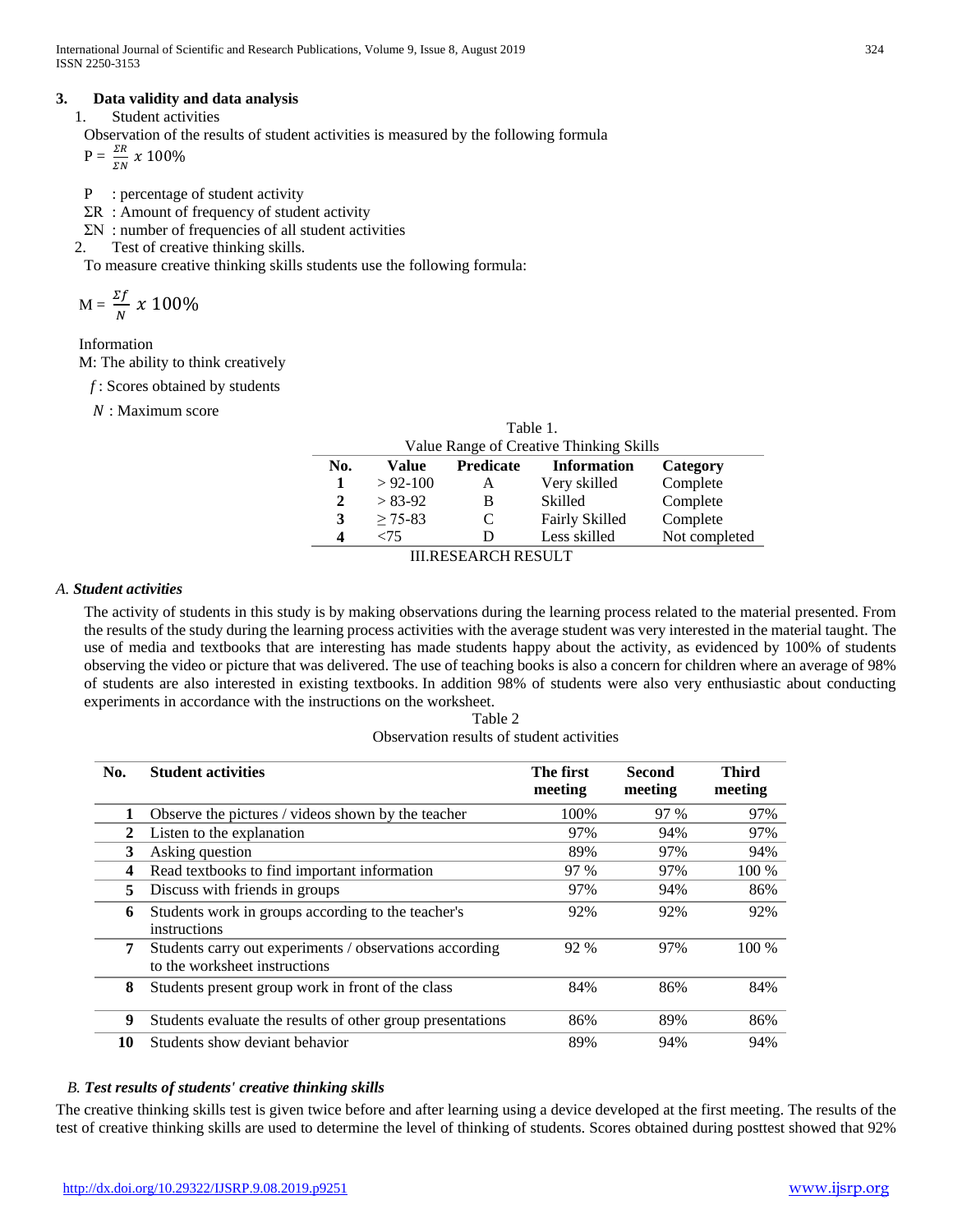of students scored with less skilled categories. After treatment of 28 students using the local wisdom-based santific approach as much as three times 85% of students scored highly skilled and the remaining 15% were skilled.

| No.                     | <b>Student initials</b> | <b>Pretest</b> | <b>Posttest</b> |
|-------------------------|-------------------------|----------------|-----------------|
| 1                       | A A                     | 67             | 92              |
| $\overline{2}$          | AW                      | 69             | 90              |
| 3                       | <b>BD</b>               | 65             | 95              |
| $\overline{\mathbf{4}}$ | <b>BS</b>               | 65             | 93              |
| 5                       | DF                      | 69             | 92              |
| 6                       | DT                      | 69             | 89              |
| 7                       | EA                      | 67             | 91              |
| 8                       | ER                      | 74             | 93              |
| 9                       | EG                      | 75             | 94              |
| 10                      | FS                      | 80             | 92              |
| 11                      | GU                      | 79             | 90              |
| 12                      | <b>GK</b>               | 82             | 97              |
| 13                      | HT                      | 81             | 95              |
| 14                      | $_{IJ}$                 | 69             | 90              |
| 15                      | LT                      | 67             | 89              |
| 16                      | MA                      | 82             | 90              |
| 17                      | MD                      | 74             | 92              |
| 18                      | MJ                      | 70             | 94              |
| 19                      | <b>MR</b>               | 75             | 94              |
| 20                      | <b>NA</b>               | 70             | 89              |
| 21                      | PU                      | 68             | 90              |
| 22                      | PT                      | 76             | 93              |
| 23                      | Hospital                | 75             | 90              |
| 24                      | IT                      | 77             | 93              |
| 25                      | TU                      | 69             | 89              |
| 26                      | <b>VE</b>               | 70             | 89              |
| 27                      | ZJ                      | 70             | 90              |
| 28                      | ZM                      | 67             | 90              |

Table.3 Value of pretest and posttes of creative thinking skills

#### IV.CONCLUSIONS AND RECOMMENDATIONS

Based on data analysis and discussion of research results, then linked to the formulation of the problem and research objectives, it was concluded that local wisdom-based learning of Wedoro village sandals can improve the creative thinking skills of MINU grade 4th students at Tropodo Waru Sidoarjo on the material styles and benefits in life daily.

Based on the results of the study, there are several suggestions including:

- 1. Students' creative thinking skills developed using learning tools with a local wisdom-based scientific approach provide positive results for the learning process so that it needs to be broadly developed in other science materials.
- 2. Learning using learning tools with a scientific approach requires good time management, so that all stages can run optimally.
- 3. The development of learning devices with a local wisdom-based scientific approach to teach creative thinking skills can be used as a reference in the implementation of the 2013 curriculum.

#### R EFERENCES

[1] Abidin, Y. Design of Learning Systems in the 2013 Curriculum Context . Bandung: PT Refika Aditama. , 2014

[2] Alsop, S., & Watts, M . Science education and affect. *International Journal of Science Education* , *25* (9), 1043-1047, 2003

[3] Aspin, David N., Chap man, Judith D., Ed. Values Education and Lifelong Learning: Principles, Policies, and Programs. Netherland: Springer. , 2007

[4] Azizahwati, M. Z., Yassin, MR, Yuliani, E. 2015. Development of High School Physics Learning Module Based on Local Wisdom to improve Student Learning Outcomes. In *Proceedings of the XXIX Scientific Meeting of Central Java & DIY HFI*.

[5]Daryanto, Approach to Scientific Learning Curriculum 2013, Yogyakarta *Gava Media ,* 2014

[6] Kartono, Kartini. *Psikologi anak (psikologi perkembangan)*. Mandar Maju, 1977.